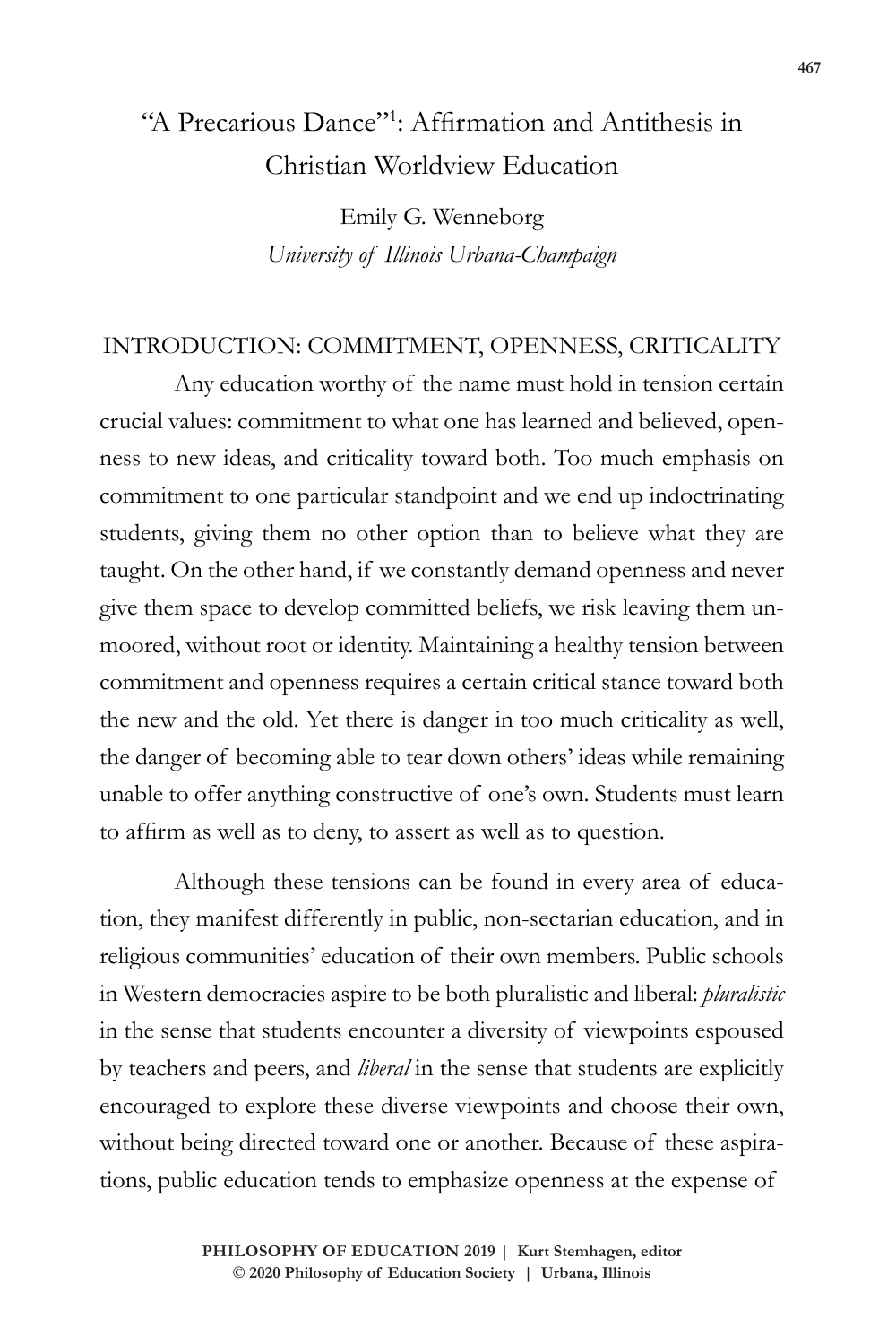commitment, teaching students to listen to and learn from others while leaving the task of building up a positive worldview to other institutions. Of course, we could question the extent to which students really have meaningful interactions with diverse viewpoints, and whether they are truly welcome to adopt any worldview, even a non-liberal one. Although these questions are not my focus at present, I mention them to show the complexity of these issues even in a supposedly secular context.

In contrast with public schooling, education within a particular religion has the explicit purpose of passing on a tradition of belief and practice, of leading students to be or become committed to a particular faith. For this reason, its most obvious danger is that of indoctrination — sacrificing openness and criticality in order to achieve commitment, or rather, conformity. Yet many religious educators are well aware of the potential for indoctrination, and seek *both* to impart their own religious doctrine *and* to realize other educational values such as appropriate criticality toward one's faith tradition and the ability and willingness to learn from other viewpoints.<sup>2</sup> Furthermore, we must avoid over-emphasizing the unity within religious education. When students are being educated within their own faith community, they may not encounter the same *degree* of viewpoint diversity that can be found in some public schools; but they do interact with peers and teachers who interpret and practice the same faith in different ways. Moreover, they may have greater opportunities to actively engage with that diversity, precisely because of their shared foundational assumptions.<sup>3</sup>

So the tensions among commitment, openness, and criticality can be found in both secular and sectarian educational settings, though the difficulties of educating within those tensions will differ because of each setting's goals. In order to explore this matter from the perspective of intra-religious education, I examine a specific pedagogical movement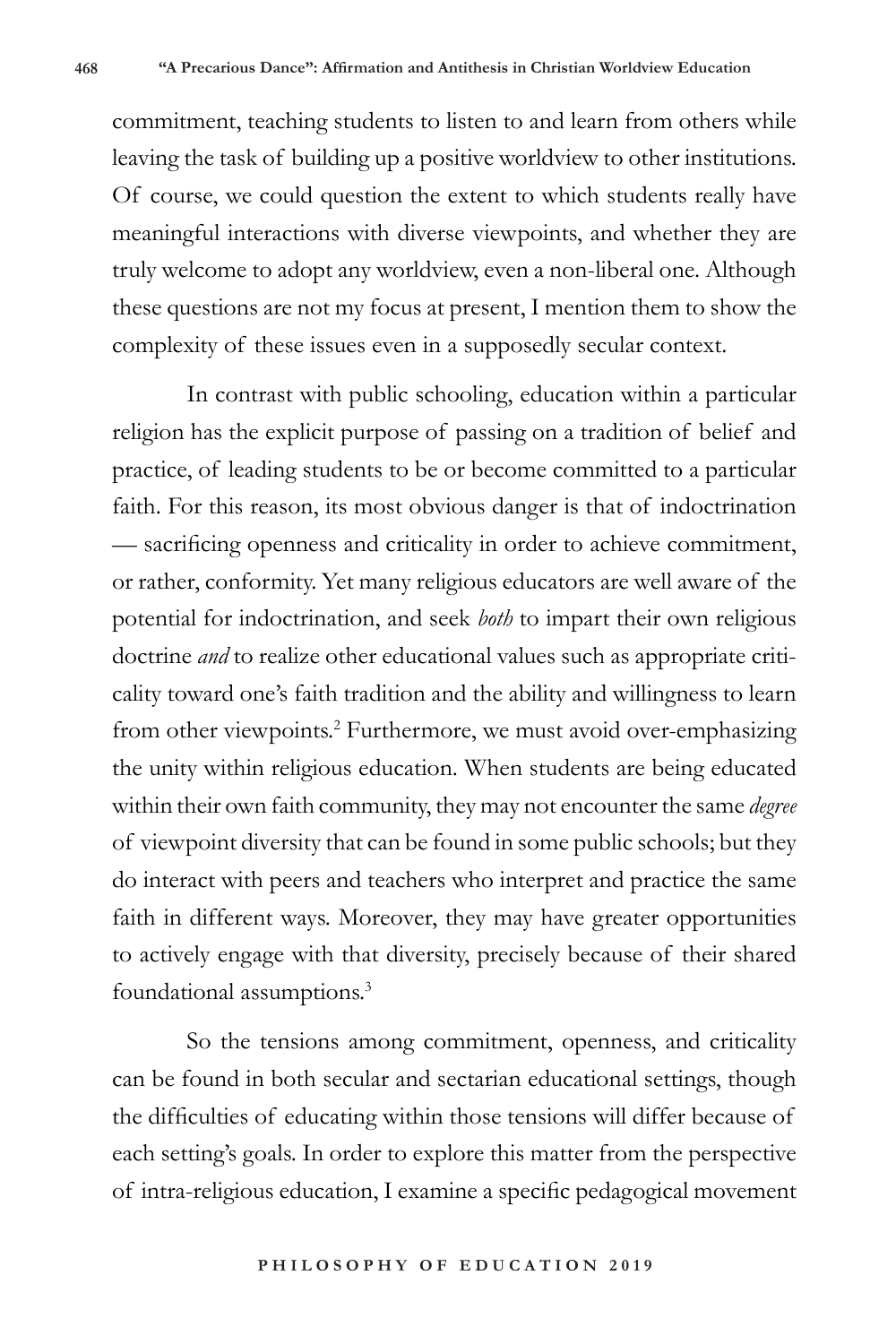within Christian education, which I call "Christian worldview education." There are, of course, important questions of how public education can support students in developing their own religious or non-religious commitments, including the extent to which religion can or should be expressed, discussed, or taught within state-run schools. Although my discussion here may have implications for those debates, I do not engage them directly. Rather, my particular focus in this article is the attitudes that Christian worldview education cultivates with respect to other, non-Christian belief systems.

#### CHRISTIAN WORLDVIEW EDUCATION: AN OVERVIEW

Christian worldview education developed within Reformed Protestantism, and from there spread to the rest of American Evangelicalism.<sup>4</sup> It teaches students how to do "worldview analysis" in order to understand why the Christian worldview is true and all other worldviews are false.<sup>5</sup> Worldview analysis may be used in several ways. In *self-analysis*, students uncover the beliefs revealed by the way they themselves actually live, and compare those beliefs with the Christian worldview in order to become more consistent with the Christian beliefs they profess to hold. In *cultural analysis*, students examine particular cultural products (novels, poems, plays, movies, TV shows, music, etc.) as well as cultural practices more generally; they seek both to understand the various worldviews on which these cultural products and practices are based and to consider how they relate to Christianity. Finally, students examine the worldviews of *other individuals*, once again in order both to understand someone else's worldview on its own terms and to compare that worldview to the Christian one.<sup>6</sup> In whatever form it takes, worldview analysis serves two aims: evangelism (converting others to Christianity) and discipleship (becoming a better Christian oneself).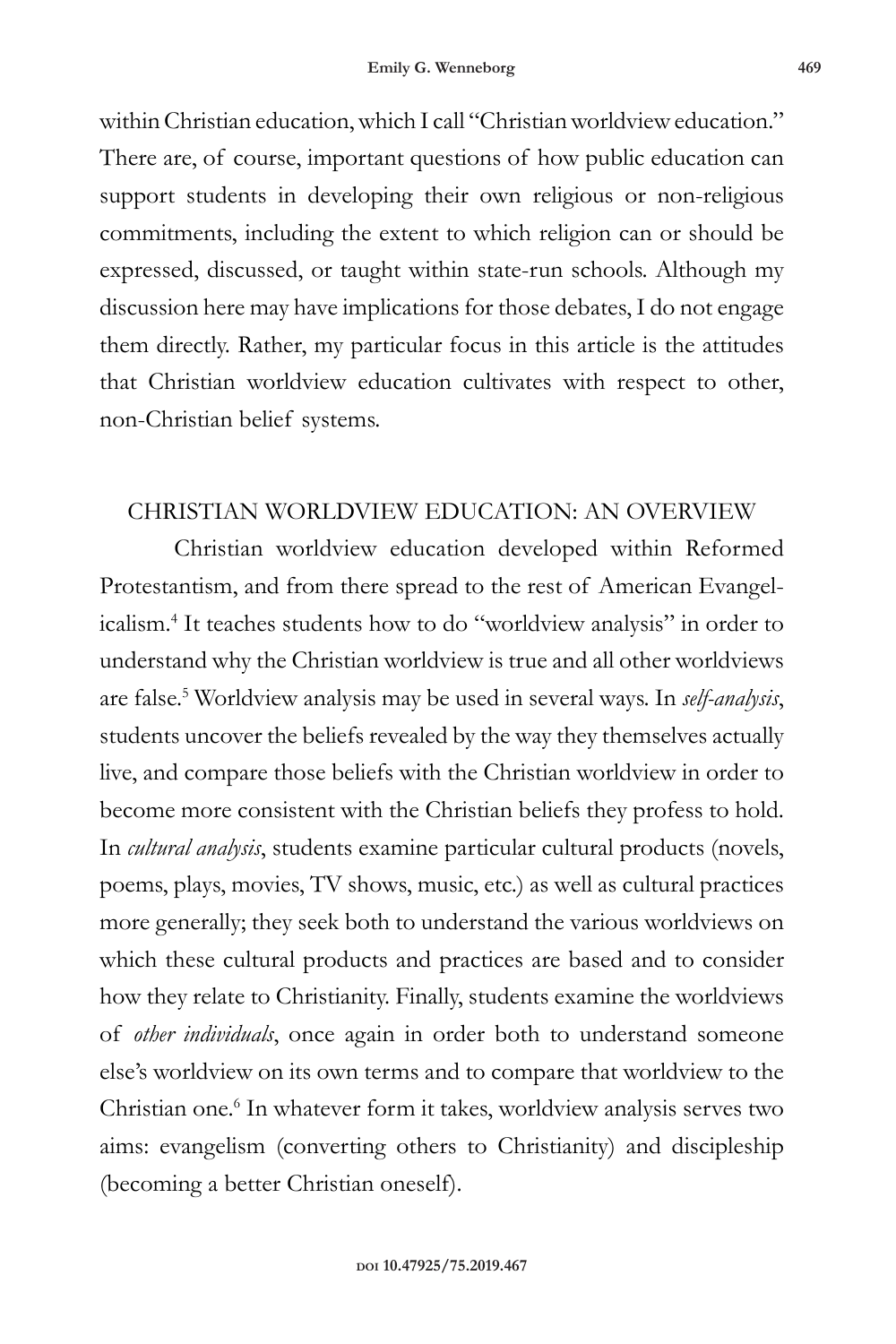Christian worldview education typically teaches worldview analysis using two kinds of "worldview categories." First, students learn about the various worldviews that are prominently found in the world today. In addition to *specific* worldviews, Christian worldview education often teaches a set of "worldview questions" or areas of human thought and endeavor. Students learn about the specific worldviews in large part by learning how each of them answers the worldview questions. In fact, one textbook even contains an actual table: the top row lists six worldviews (Christianity, Islam, Secularism, Marxism, New Spirituality, and Postmodernism), the leftmost column lists ten disciplines (Theology, Philosophy, Ethics, Biology, Psychology, Sociology, Law, Politics, Economics, and History), and the boxes contain single words or brief phrases summarizing each worldview's approach to each of the disciplines.<sup>7</sup> Not all instances of Christian worldview education are quite so reductive, but all do make use of certain universal questions or categories to explain particular worldviews.<sup>8</sup>

It is important to note that Christian worldview education exists at both scholarly and popular levels. The first consists mainly of books and academic journal articles written by professional scholars and directed toward other scholars as well as undergraduate and graduate students. These books and articles commonly treat issues such as the nature and purpose of Christian higher education; worldview analyses of artistic creations such as novels, poems, and movies; and the relationship between the Christian worldview and the academic disciplines of philosophy, the natural sciences, and the social sciences. Writers at this level are not intentionally elitist, any more than scholars in any other area of scholarship. But most of their writing is neither accessible nor interesting to the vast majority of Christians.

At the same time, a second, more popular level of Christian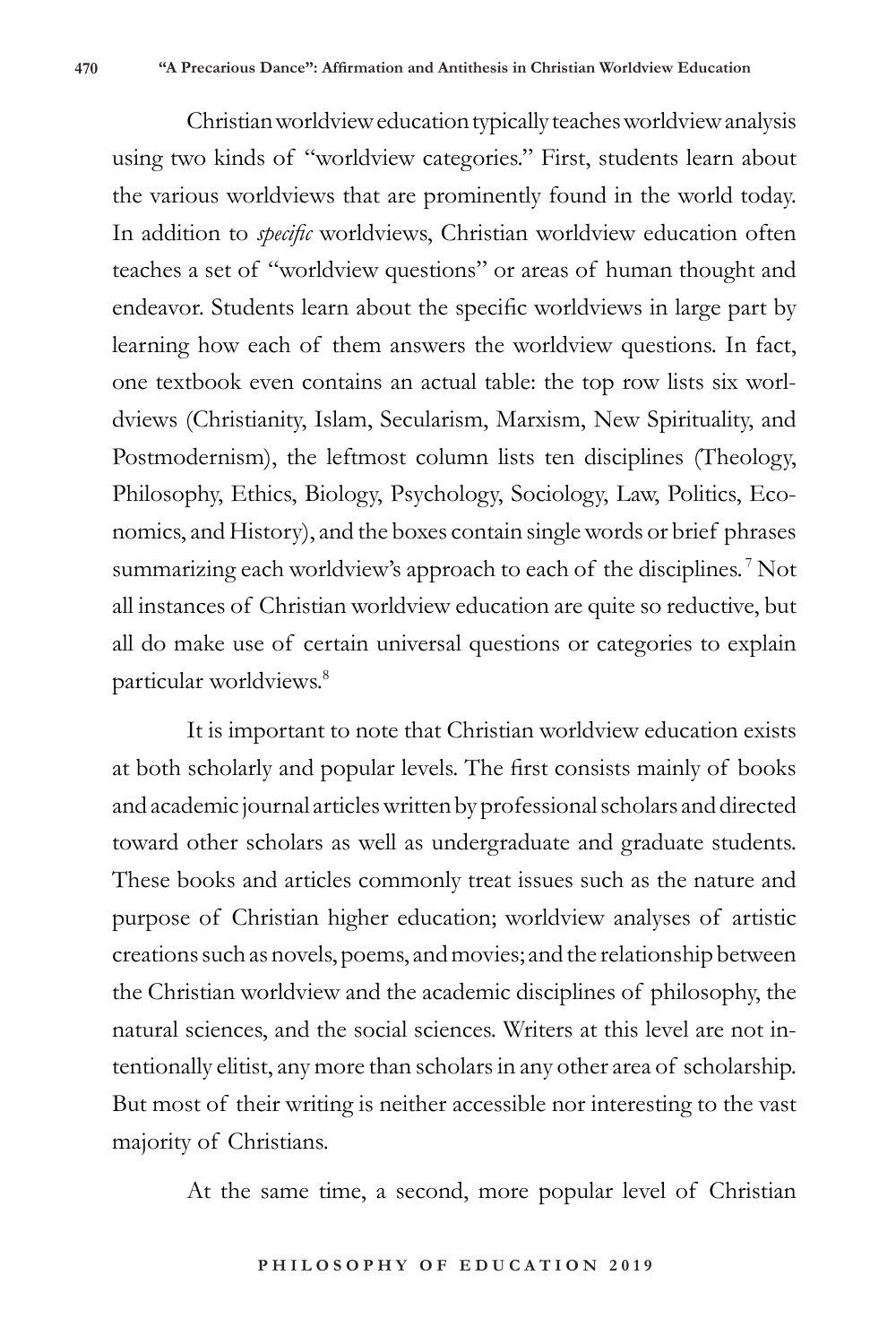worldview education consists not only of books but also of DVDs, homeschooling curricula, summer camps, and other programs. These materials aim to reach ordinary believers who are neither professional scholars nor higher education students. Of course, these two levels are not wholly dichotomous; books written for an undergraduate audience might be accessible to advanced high schoolers with an experienced teacher, and discussions of Christian worldview pedagogy in a higher education context may prove relevant for Christian high school teachers as well. But the differences between the two levels are noticeable in the sources referenced, the writing and teaching styles employed, and the conclusions drawn. In addition, in popular-level Christian worldview education, the Reformed roots of worldview thinking are hidden or even missing altogether; instead, the Christian worldview is portrayed as a sort of "mere Christianity" (or, more accurately, mere Protestantism).<sup>9</sup> Unsurprisingly, although the scholarly level of Christian worldview education holds considerable sway among Christian academics and students of higher education, it is the popular level that is most widely known among American Evangelicals more generally.

Despite, or perhaps because of, its popularity, Christian worldview education has received considerable critique, not just from liberal, secular scholars, but from Christian thinkers as well. In particular, numerous authors have challenged the idea that Christianity is *merely* a worldview or set of propositional beliefs, pointing out that it is instantiated in various practices and institutions and, more deeply, that Christian faith is most importantly a fundamental orientation of the heart, not just cognitive assent to particular truth claims.<sup>10</sup> For purposes of this article, I do not claim that worldview analysis is the only or even the best way to approach Christian education; if nothing else, it is certainly inadequate if young Christians are not also involved in a multigenerational local congregation.11 Yet, shortcomings notwithstanding, the way Christian worldview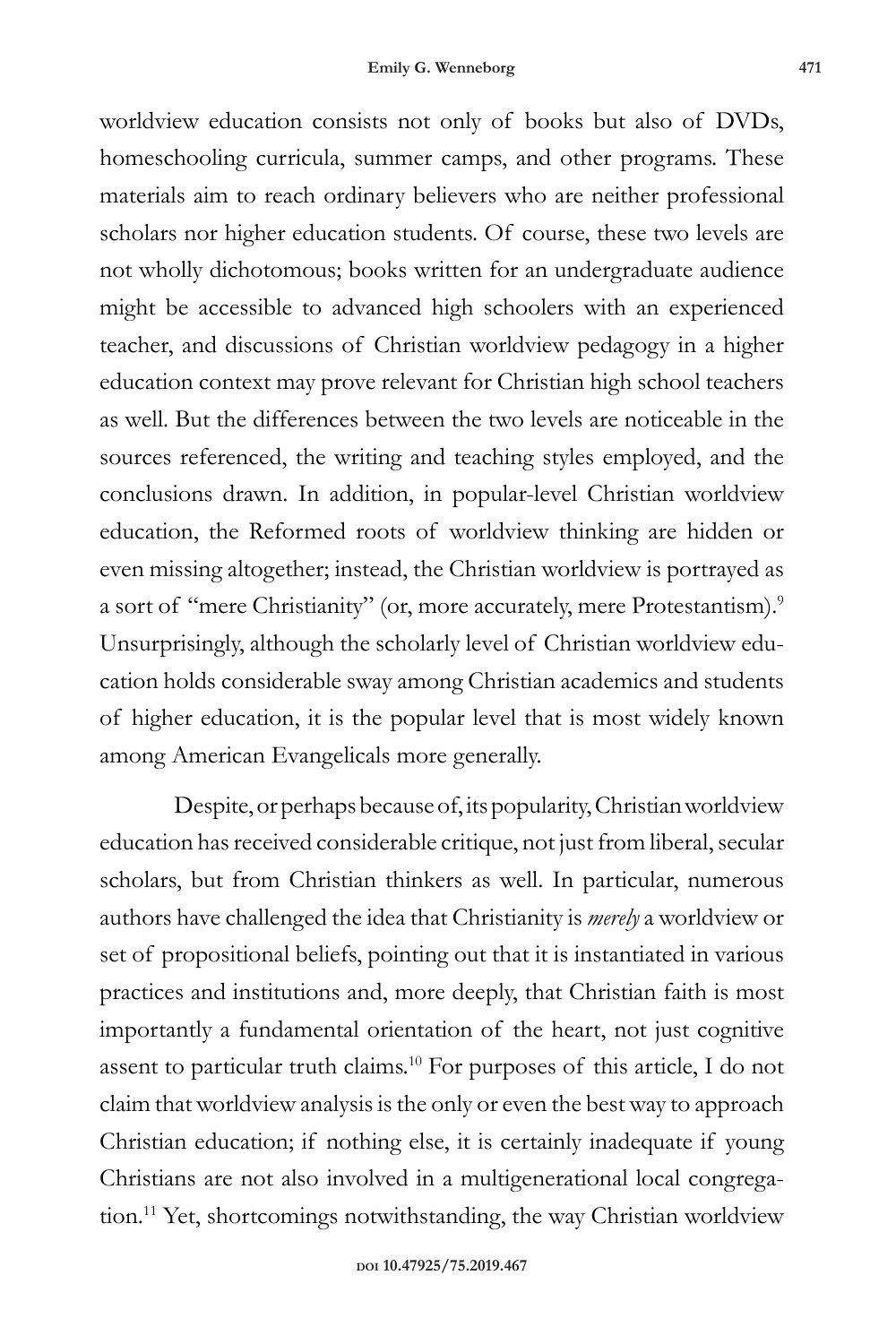educators approach the tension between openness and commitment is fruitful and deserving of careful study.

## OPENNESS AND COMMITMENT IN REFORMED CHRISTIANITY: AFFIRMATION AND ANTITHESIS

Educators in the Christian worldview movement aspire to teach students two attitudes in relation to culture in general, and non-Christian worldviews in particular. These attitudes are 'affirmation' and 'antithesis.'<sup>12</sup> *Affirmation* involves explicitly recognizing and celebrating whatever is good, true, and beautiful in human cultural activity, including in non-Christian worldviews. For example, students might examine popular movies for instances of self-sacrifice, forgiveness, hope in the midst of suffering, and other Christian themes.<sup>13</sup> Or a Zen Buddhist haiku may be read as a window into "God's marvelous creation and the glories inherent in each moment."<sup>14</sup> Even so, the same writer emphasizes that the author of the haiku is a Buddhist, not a Christian, and that Zen Buddhism is fundamentally opposed to Christianity.<sup>15</sup> This is a moment of *antithesis*, which means highlighting and analyzing the opposition between the Christian worldview and various non-Christian worldviews, both in the abstract and as these manifest in particular works of art and cultural practices.<sup>16</sup> For Christian worldview education, it is not enough to merely enumerate differences among worldviews in a neutral way, as one might do in a liberal, pluralistic public classroom; antithesis emphasizes the conflict between Christianity and all other worldviews.

Two key theological concepts of the Reformed Christian worldview underlie the importance of affirmation and antithesis. First, thinkers in this tradition emphasize "common grace," the many good gifts of God that are shared by Christians and non-Christians alike; this is distinct from special or saving grace that belongs to Christians alone. Common grace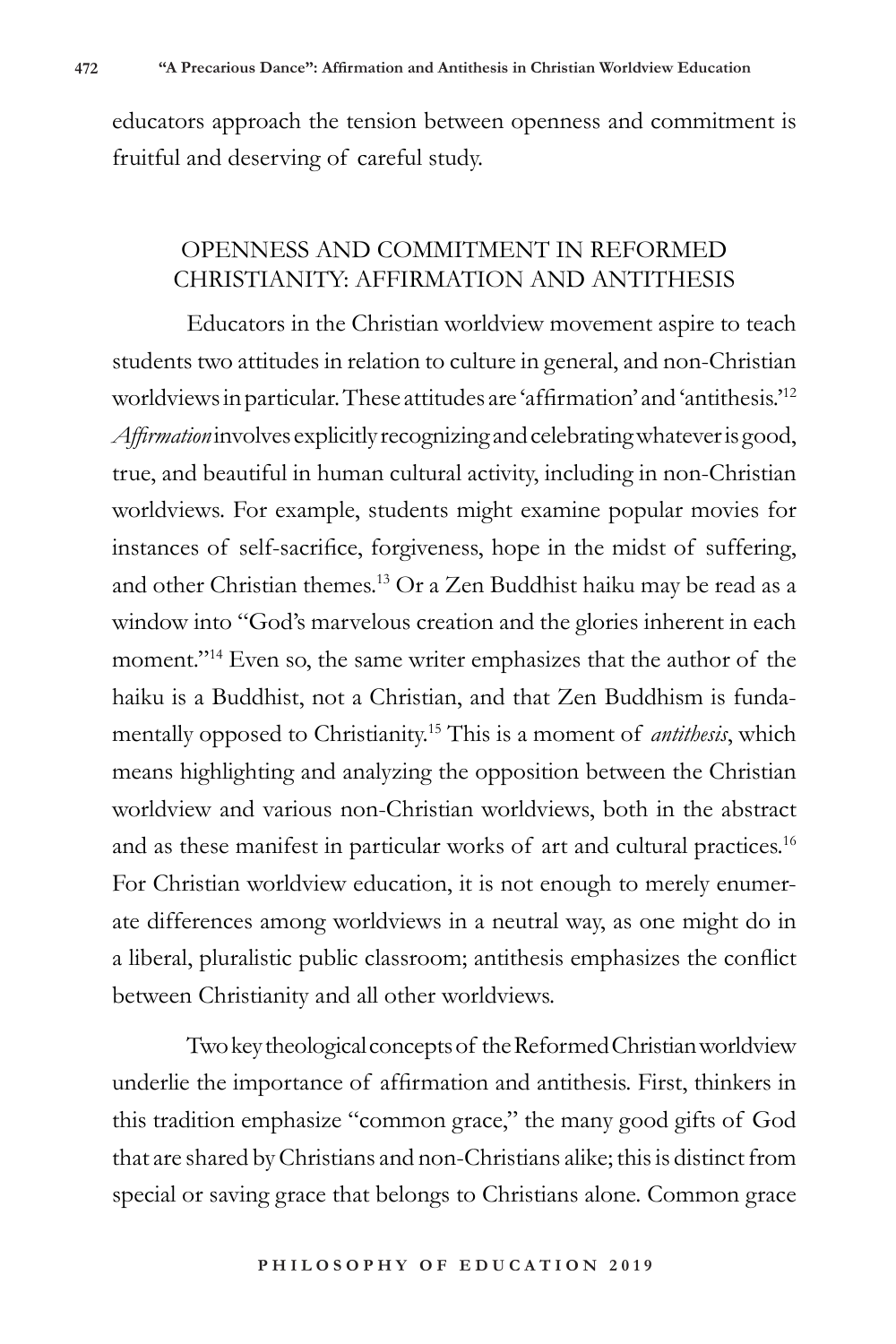includes natural goods, such as rain and sun; relational goods, such as children and friends; and especially cultural goods, such as science, the arts, government, and education. The concept of common grace opens Christians up to affirm the goodness of many aspects of cultural activity, including the efforts of non-Christians. Furthermore, it leads them to see all aspects of human creativity as enabled by God the Creator. According to sociologist and Christian intellectual James Davison Hunter, "Affirmation is based on the recognition that culture and culture-making have their own validity before God that is not nullified by the fall. It isn't just that the social order is preserved because the rule of sin is restrained … but that goodness, beauty, and truth remain in this fallen creation."<sup>17</sup> He elaborates in a way that underscores the relevance of affirmation to worldview-based Christian education:

> people of every creed and no creed have talents and abilities, possess knowledge, wisdom, and inventiveness, and hold standards of goodness, truth, justice, morality, and beauty that are, in relative degree, in harmony with God's will and purposes. These are all gifts of grace that are lavished on people whether Christian or not.<sup>18</sup>

At the same time as Christians affirm that the world and human culture are good, they also believe that the world is fallen and humans are sinful. In particular, the Reformed tradition emphasizes the doctrine of "total depravity," which means not that *everything* humans do is evil, but rather that the taint of sin touches every aspect of human existence. As Hunter says, "Antithesis is rooted in a recognition of the totality of the fall."<sup>19</sup> Although it is individuals, not cultures or ideas, who are depraved, the effects of that depravity can be felt in all that humans do. For this reason, many aspects of cultural and intellectual activity — including certain artistic expressions and philosophical assumptions — are fundamentally at odds with a Christian worldview. Therefore, Christians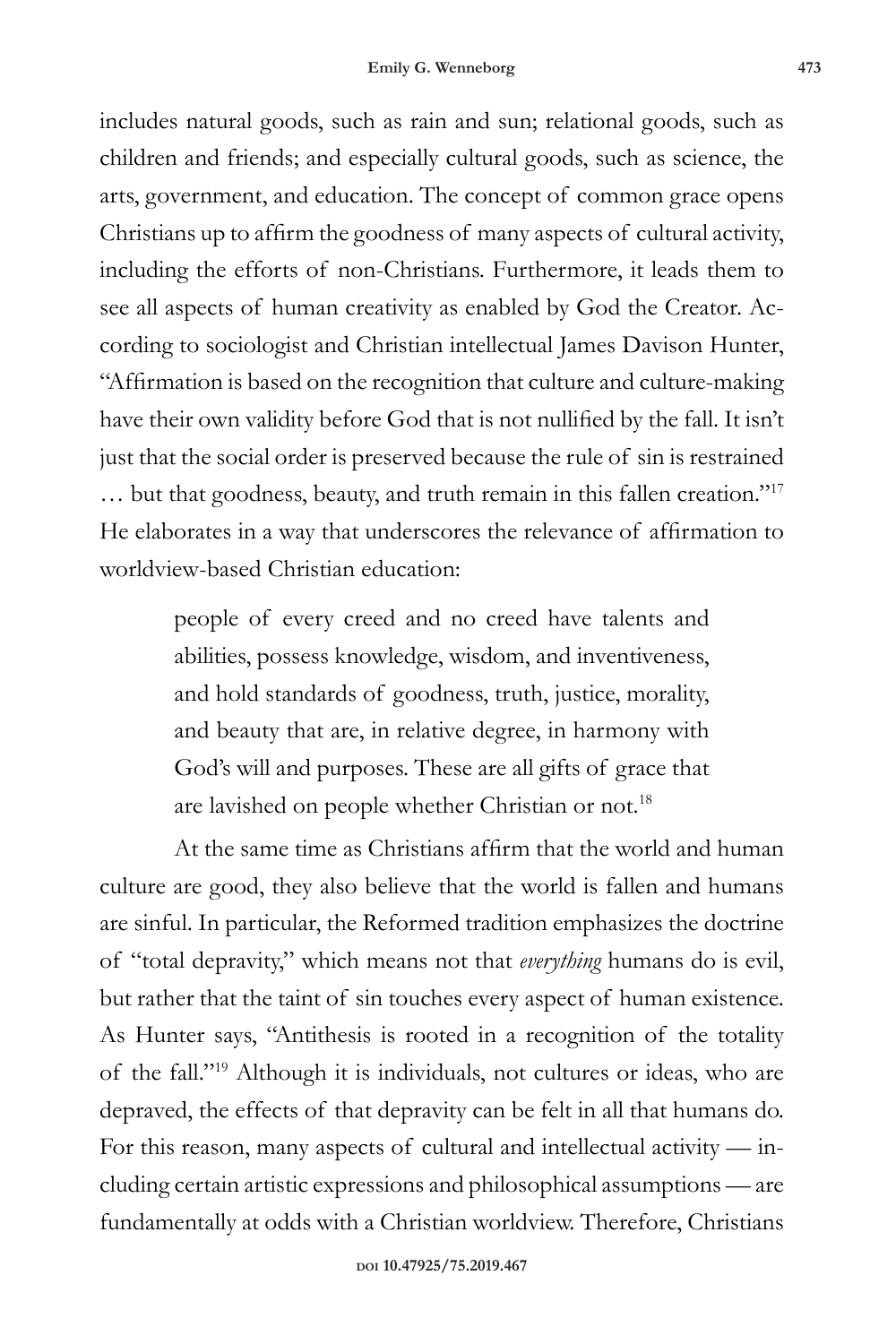cannot affirm everything about human culture, but will seek to reveal the antithesis between Christianity and other competing belief systems.

Yet Hunter emphasizes that "antithesis is not simply negational. Subversion is not nihilistic but creative and constructive."<sup>20</sup> Therefore, antithesis involves not only showing the conflict between Christian and non-Christian worldviews but also developing the Christian worldview as an appealing alternative to other patterns of thought and behavior. In this way, antithesis leads back to affirmation, recognizing much that is praiseworthy in non-Christians' pursuit of art, scholarship, justice, and other areas of human culture. Similarly, affirmation always leads directly to antithesis: it does not merely recognize the goodness in non-Christians' cultural activities, but also resituates that goodness in the context of God's gracious gifts. When united in this way, affirmation and antithesis assert that hopes can only be fulfilled and meaning-making can only be explained on the basis of Christianity. Thus, these two attitudes cannot exist independently of one another, but each must continually bleed into the other $21$ 

Both the interconnectedness of and the enduring tension between affirmation and antithesis can be seen more clearly by means of contrast with two other attitudes which often masquerade as affirmation and antithesis but are in fact perversions of them. These are 'negation' and 'synthesis.' As Hunter explains:

> unlike "antithesis" which is constructive opposition, representing a contradiction and resistance but with the possibility of hope, the concept and practice of "negation" have become expressions of nihilism. It offers nothing beyond critique and hostility. It is antagonistic for its own sake. This, it would seem, is contrary to the gospel. "Synthesis" is problematic because it presupposes a blend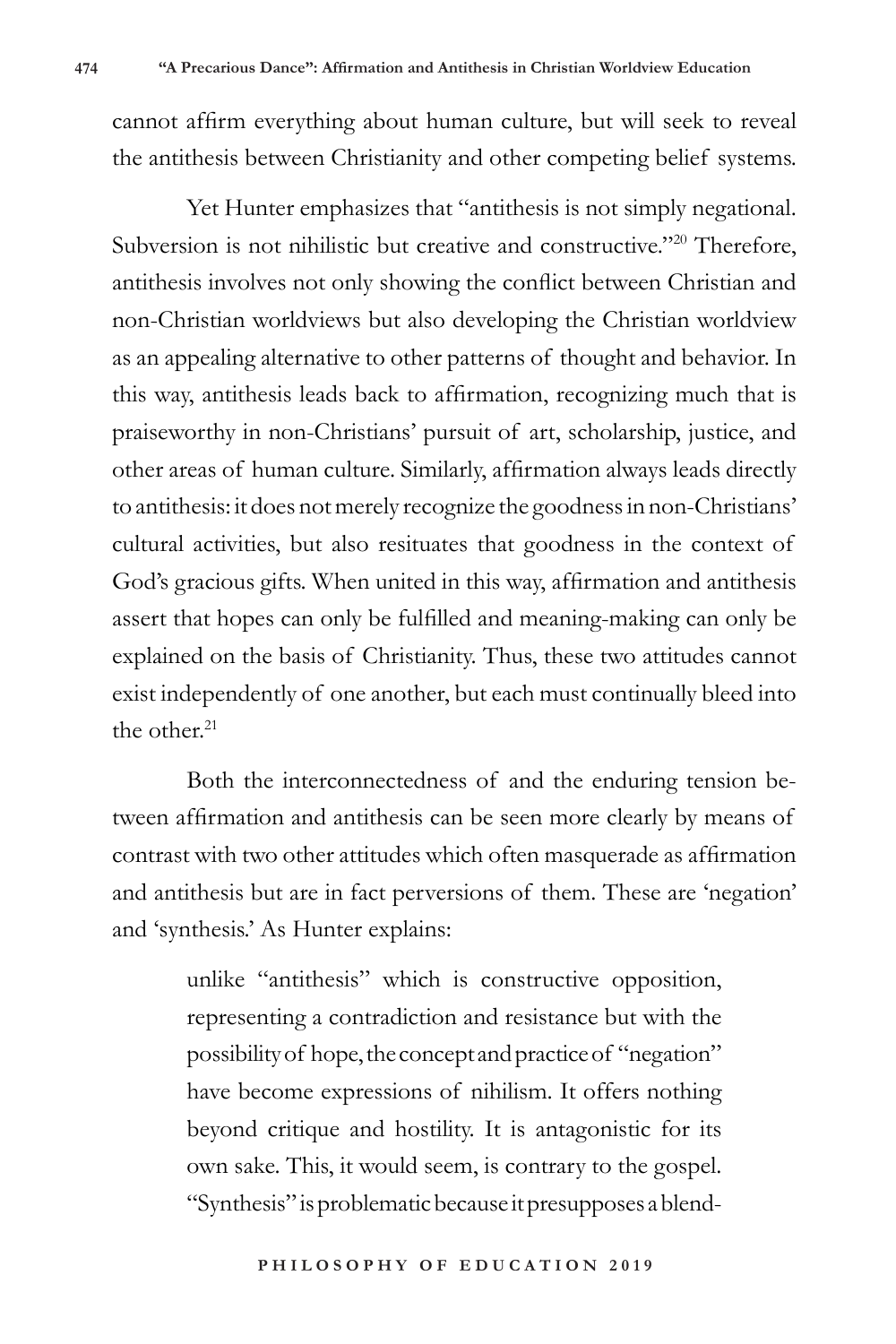ing and an accommodation with that which it opposes. "Affirmation," by contrast, does not require assimilation with its opposition to validate actions or ideas generated

by the opposition of which it approves.<sup>22</sup>

Any given pedagogical situation may call for a greater emphasis either on antithesis, if students have embraced the prevailing cultural standpoint too unthinkingly, without examining its relationship to the Christian worldview; or on affirmation, if students are too quick to condemn the efforts of non-Christians, without looking for how God may be working even through those who do not acknowledge Him. Christian worldview educators, like educators in any setting, may decide at any particular moment to pull harder on one end of the rope than the other. However, this can lead to problems when they try to evaluate one another's efforts. To someone who is unfamiliar with the details of the pedagogical situation, one teacher's attempt at affirmation may look like a capitulation to synthesis, while another teacher's carefully articulated antithesis may appear mere negation.<sup>23</sup>

Avoiding these pitfalls requires a deep sense of humility, which can itself be cultivated by the very challenge of living in the tension of affirmation and antithesis. As Christian worldview educators reflect on their own struggles to appropriately emphasize both affirmation and antithesis, they will be slower to judge others who are striving toward the same goal; they will first take time to gather more information about students' backgrounds and the overall arc of instruction, before declaring that someone else has succeeded or failed in this difficult pedagogical dance. In addition, recognizing just how hard it is to do this well will lead them to seek the perspectives of their colleagues, to help them see when they may have gone too far in one direction or the other.

Furthermore, living in the tension of affirmation and antithesis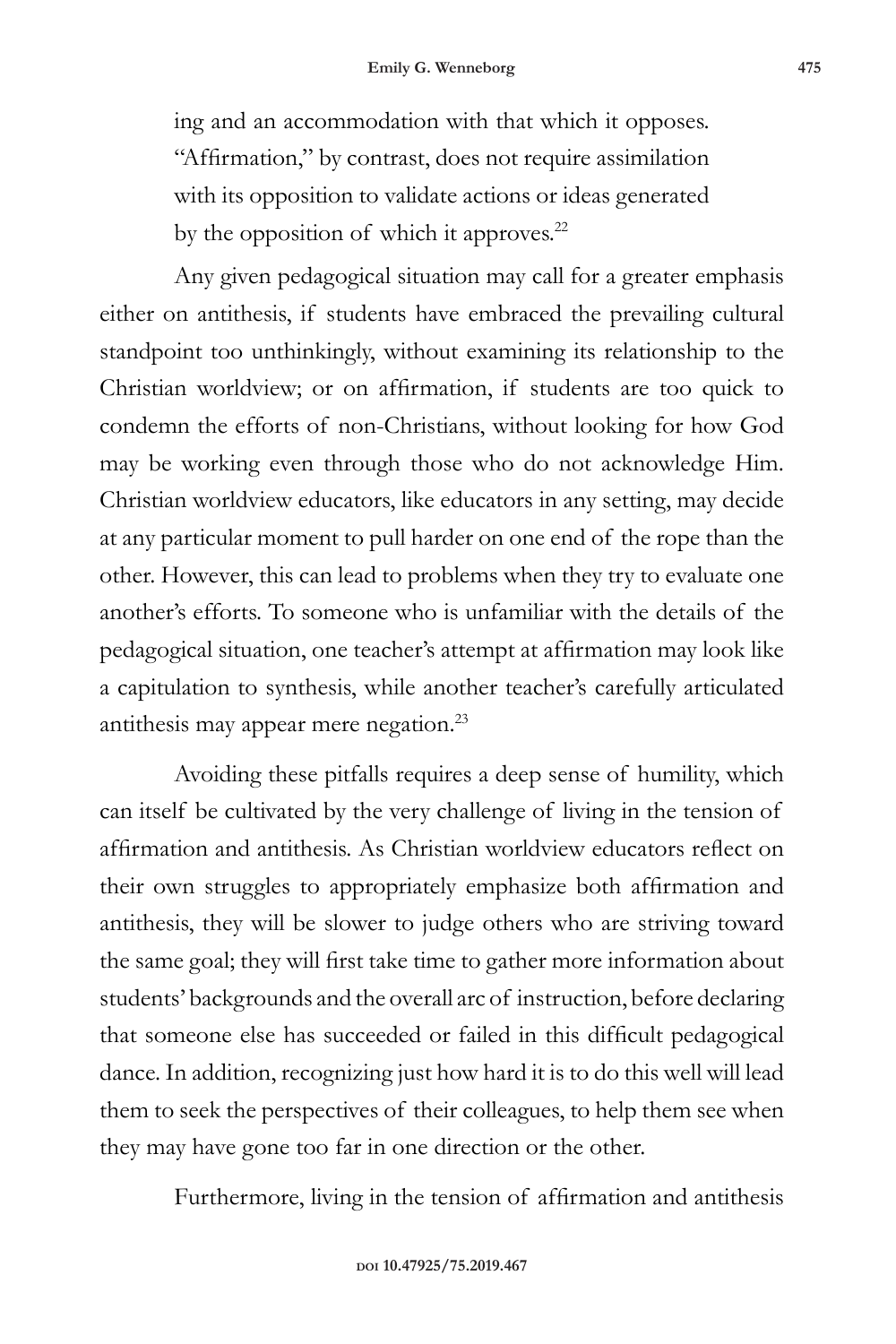can also teach Christian worldview educators and their students to adopt a stance of humility in their pursuit of evangelism. It might appear that humility and evangelism are incompatible; but on the contrary, humility is in fact indispensable for evangelism. The close connection between humility and evangelism rests on another key doctrine of Reformed Christianity, that of sovereign election. Because Reformed Christians believe God chooses those who will be saved and causes them to believe in Him, they do not have to force anyone to convert. They tell others about the Christian faith, and strive to persuade them of its truth, relevance, and beauty (all of which constitute evangelism); but they can humbly trust the ultimate outcome of these efforts into God's hands. Such humble trust in God frees Christians to engage in both affirmation and antithesis, while the challenge of doing so in turn reinforces their humble reliance on God.

Thus, the struggle to live in the tension between affirmation and antithesis, and the humility that this struggle gives rise to, enables Christian worldview education to maintain the educational value of openness to learning from others without sacrificing the complementary value of commitment to Christianity. Of course, it is far easier to *talk* about living in the tension between affirmation and antithesis than it is to actually *do*. In the final section, I examine one example of Christian worldview education at the popular level to see whether it does in fact display both affirmation and antithesis toward other worldviews.

## AN EXAMPLE OF POPULAR-LEVEL CHRISTIAN WORLDVIEW EDUCATION: *THE DEADLIEST MONSTER*

J. F. Baldwin's *The Deadliest Monster24* sits squarely at the popular level of Christian worldview education: it is intended primarily for high schoolers to read independently, and it is written in a conversational tone,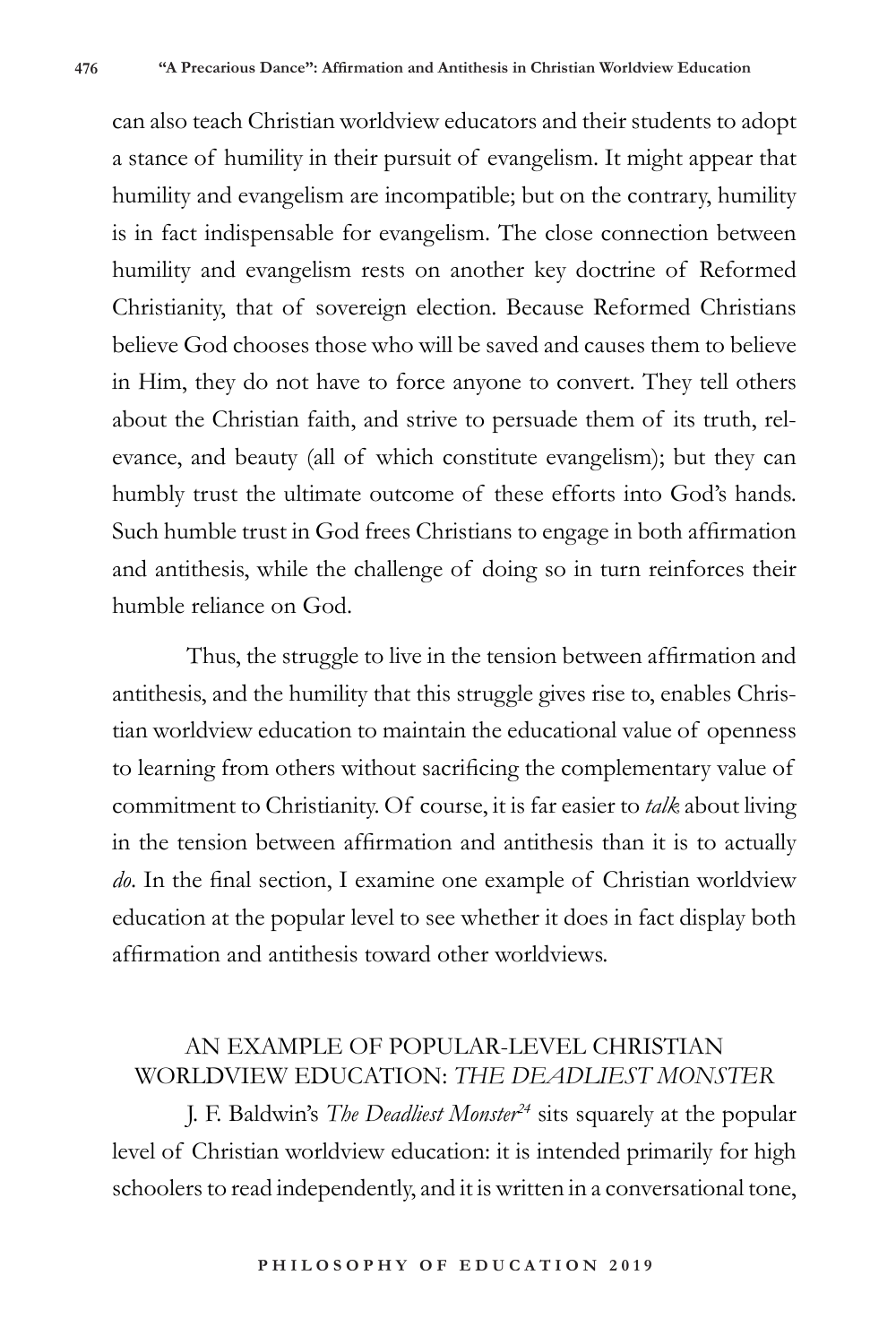making frequent use of anecdotes and personal stories. For this reason, *The Deadliest Monster* is a good place from which to begin to consider the degree to which Christian worldview education succeeds or fails at imparting affirmation and antithesis. Like most Christian worldview education, its purpose is not to explain Christianity to non-Christians, but rather to teach Christian students how to think about their own and others' worldviews; in other words, it serves as a model of the kind of attitudes toward others that Christian students are expected to adopt.

From the first few pages of *The Deadliest Monster*, a kind of antithesis is unmissable. The book's starting point is the question, "What is the nature of man?"<sup>25</sup> Baldwin argues that there are only two possible answers to this question, and those answers are mutually incompatible: "Men either are basically good or inherently sinful — they cannot be both."<sup>26</sup> According to Baldwin, the answer to this question divides all worldviews into two camps, which he names after two classic monster stories, *Frankenstein* and *Dr. Jekyll and Mr. Hyde*. To illustrate the Frankenstein camp, Baldwin summarizes ten "rival worldviews;" each summary drives steadily toward the point that every non-Christian worldview depends upon the claim that man is capable of saving himself. The rest of the book consistently reinforces this antithesis between "the Frankenstein crowd" and "the Hyde crowd" by showing the implications of the belief in man's inherent goodness or sinfulness for ethics, psychology, education, government, church-state relations, and more.

Evidence of affirmation is harder to find. To be sure, Baldwin bases his description of the correct, Christian view of human nature on *Dr. Jekyll and Mr. Hyde*, even while acknowledging that its author, Robert Louis Stevenson, was "what may best be described as [a] 'modern pagan.'"<sup>27</sup> In fact, he even says that, "The story of Dr. Jekyll and Mr. Hyde is uncannily like the biblical description of unredeemed man."28 But this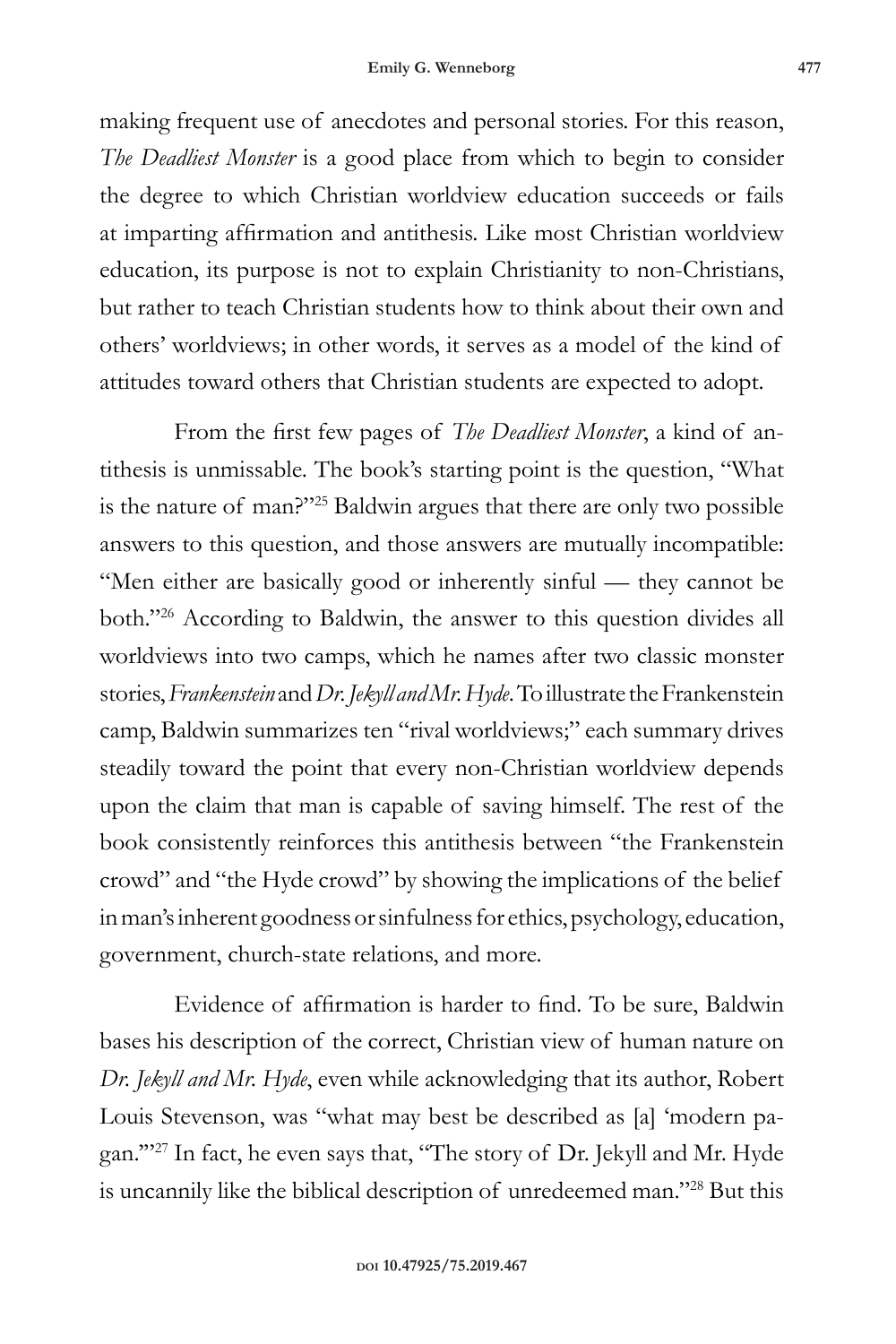is the only time he makes substantive use of the work of a non-Christian in an approving way. Throughout the book, non-Christians and their worldviews are responsible for everything from euthanasia to the self-esteem movement.

This inability to affirm what comes from non-Christians poses problems for Baldwin's antithesis, as well. Recall that Hunter's formulation of antithesis goes beyond merely emphasizing the opposition between Christian and non-Christian worldviews; it requires presenting the Christian worldview as a viable alternative to non-Christian patterns of thought and behavior. Baldwin attempts to do this in the final chapter of *The Deadliest Monster*, by showing how the belief that man is inherently sinful — when combined with the belief that Jesus saves sinners — leads to a life of heroic selflessness. But without a thoughtful, sensitive exploration of what non-Christians hope for, aspire to, celebrate, and love, it is unclear how Christianity offers a genuine alternative to the worldviews they already hold.

Most concerningly, the lack of affirmation in *The Deadliest Monster* leads students to become self-congratulatory for their ability to arrive at the correct worldview. To his credit, Baldwin recognizes this problem and attempts to address it directly. However, his recommended antidote — "remember what kind of monster you are"<sup>29</sup>— leaves much to be desired. Not quite two pages reminding students that "we have this advantage [i.e., believing in Christianity] not because we're clever, but simply because God changed our hearts" pale in comparison to the rest of the book, which incessantly proclaims the intellectual and moral failings of every other worldview. Baldwin is not wrong to remind students that their salvation depends on God's grace, not their own intelligence. Rather, this legitimate reminder would carry more weight if accompanied by examples of the good intellectual and cultural gifts that God gives to non-Christians as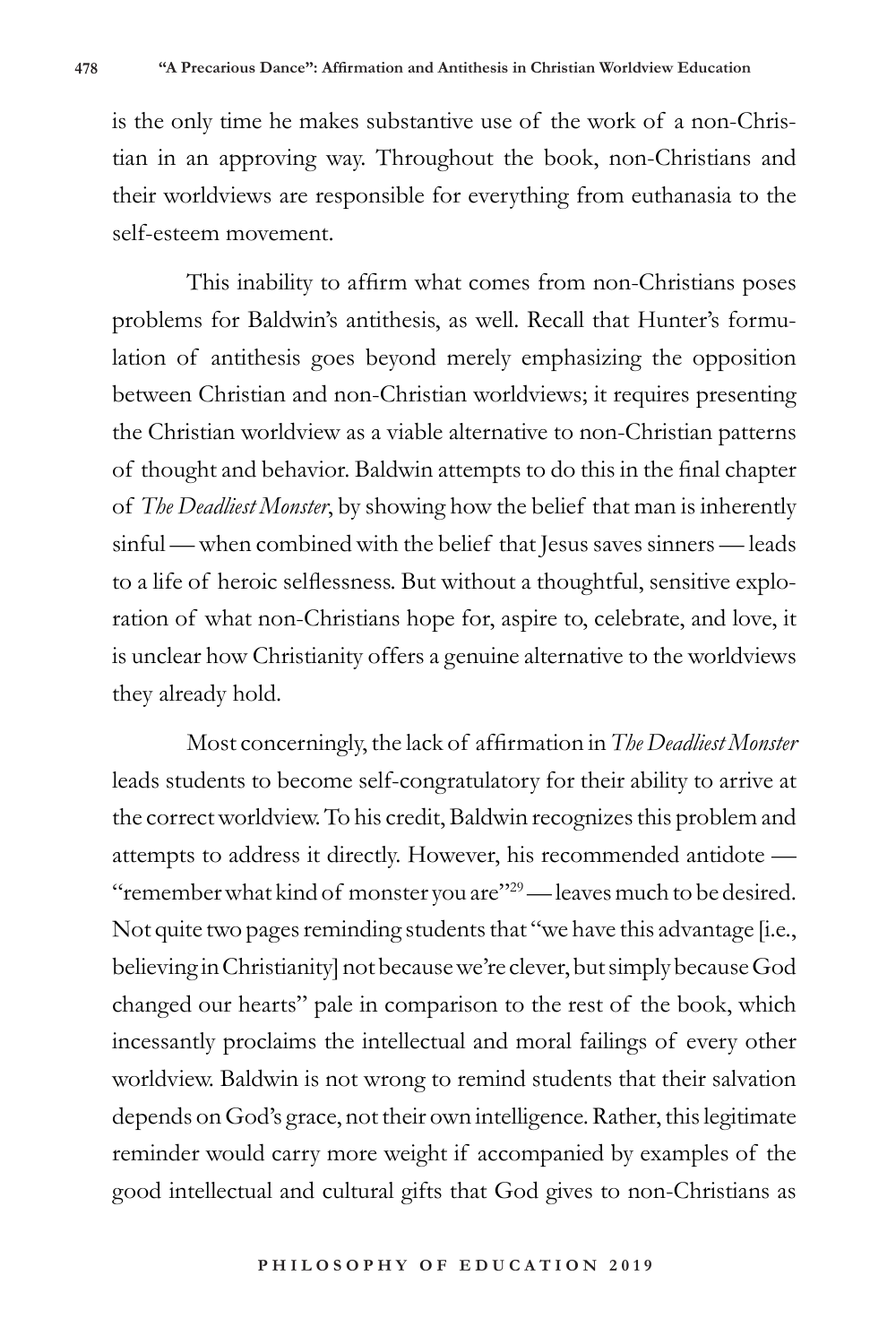well as to Christians. Such examples would teach students how to humbly recognize the God-given insights of non-Christians, and to draw on those insights for both evangelism and personal growth.

In closing this section, I want to emphasize that my concern here is *not* that Baldwin portrays a fundamental conflict between Christianity and all other worldviews. There is good precedent for believing that such an opposition exists, both in the tradition of Christian worldview education and in the Bible itself.<sup>30</sup> Nor is it inherently problematic that Baldwin simplifies matters that are enormously more complex; all teachers must simplify to some extent.<sup>31</sup> Rather, my worry is that in over-emphasizing antithesis at the expense of affirmation, Baldwin has slid into the territory of negation and the pride it engenders.

That said, it remains an open question to what extent this erring on the side of antithesis is a particular feature of Christian worldview education at the *popular* level. Anecdotal evidence, at least, suggests that some Christian professors of higher education may tend to err on the side of affirmation instead.<sup>32</sup> The questions of whether this is in fact the case, as well as in what ways popular- and scholarly-level Christian worldview educators might be able to work together and thereby balance one another, will have to wait for another time.

## **CONCLUSION**

In this article I used the particular example of Christian worldview education to explore the educational challenge of balancing commitment to a particular viewpoint and openness to other views. I described the types of worldview analysis that Christian worldview education uses to equip students for both evangelism and discipleship. I further explained that Christian worldview education aspires to teach students two interconnected attitudes, affirmation and antithesis, with respect to other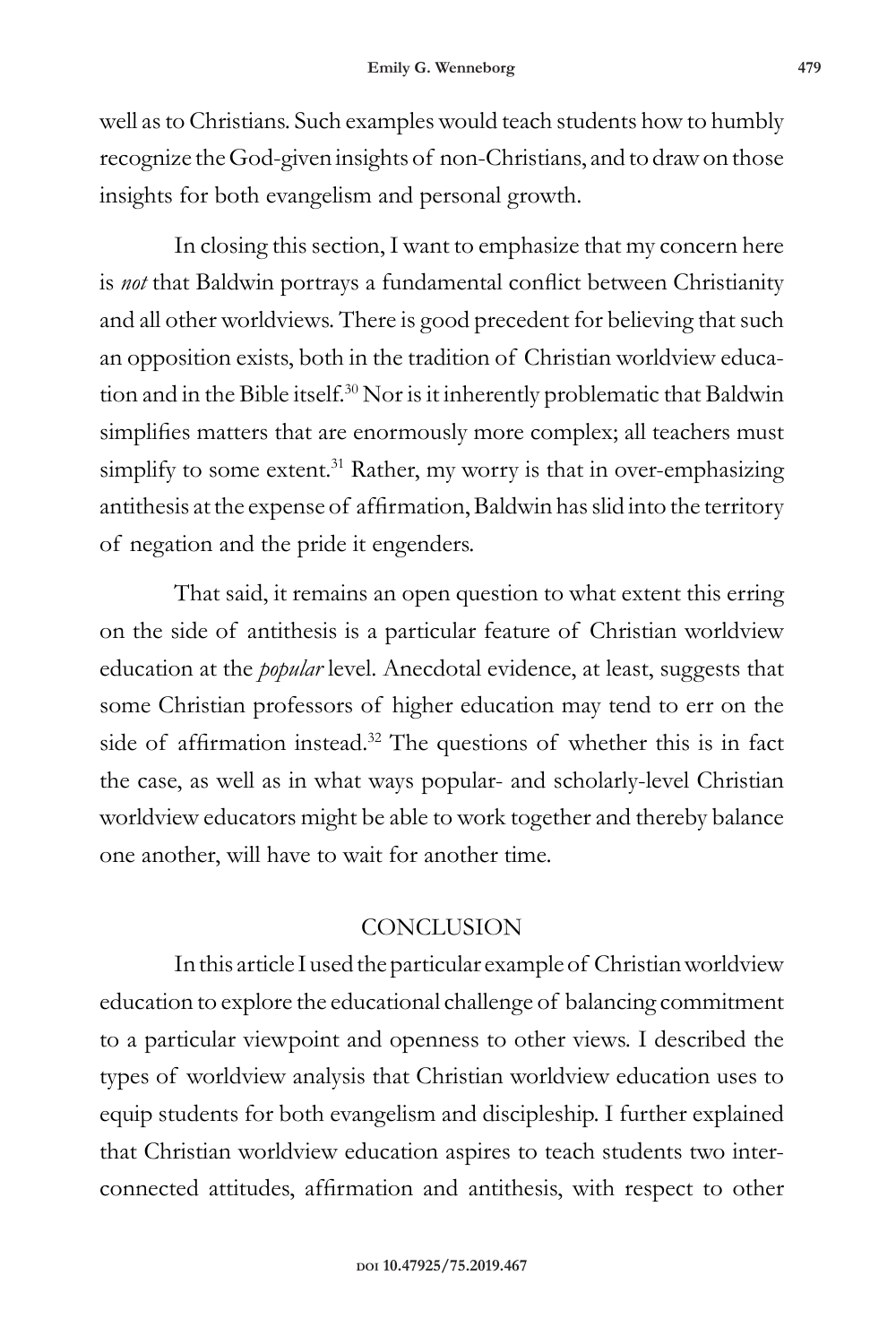worldviews. These attitudes both require and in turn produce a deep sense of humility. Finally, I examined one instance of Christian worldview education at the popular level, J. F. Baldwin's *The Deadliest Monster*, arguing that this work fails to exhibit affirmation, and that this failure undermines its attempt at antithesis as well.

One might suppose that, because it is so difficult to educate on the basis of *both* affirmation and antithesis, the project of Christian worldview education is fundamentally untenable. I do not think such a conclusion is justified. First, recall that the tension between commitment and openness exists in public, non-sectarian educational contexts as well. So we cannot escape this challenge merely by avoiding intra-religious education. But more importantly, both the difficulty and the necessity of living in the midst of this tension demand not despair, but rather further study into how to do this *well*. For, after all, education is truly educative only when it is neither entirely closed nor wholly uncommitted, neither mired in the mud nor floating in midair but standing firmly on solid ground. Only then can we move forward; only then can we dance.

<sup>1</sup> James K. A. Smith, *Awaiting the King: Reforming Public Theology* (Grand Rapids, MI: Baker Academic, 2017), xiii.

<sup>2</sup> Walter Feinberg, *For Goodness Sake: Religious Schools and Education for Democratic Citizenry* (New York: Routledge, 2006).

<sup>3</sup> For instance, students might agree on the importance of the Eucharist or the Atonement while disagreeing about how to interpret these doctrines. Or they might argue about how to apply Scripture to various governmental policies while agreeing that their faith *should* impact their politics. Examples could be drawn from other religions besides Christianity as well.

<sup>4</sup> David K. Naugle, *Worldview: The History of a Concept* (Grand Rapids, MI: Eerdmans, 2002), 3–32.

<sup>5</sup> In this way, Christian worldview education differs markedly from other, non-sectarian uses of "worldview" in the context of religious education, such as in Jacomijn C. van der Kooij, Doret J. de Ruyter, and Siebren Miedema, "'Worldview': the Meaning of the Concept and the Impact on Religious Education," *Religious Education* 108, no. 2 (2013): 210–228.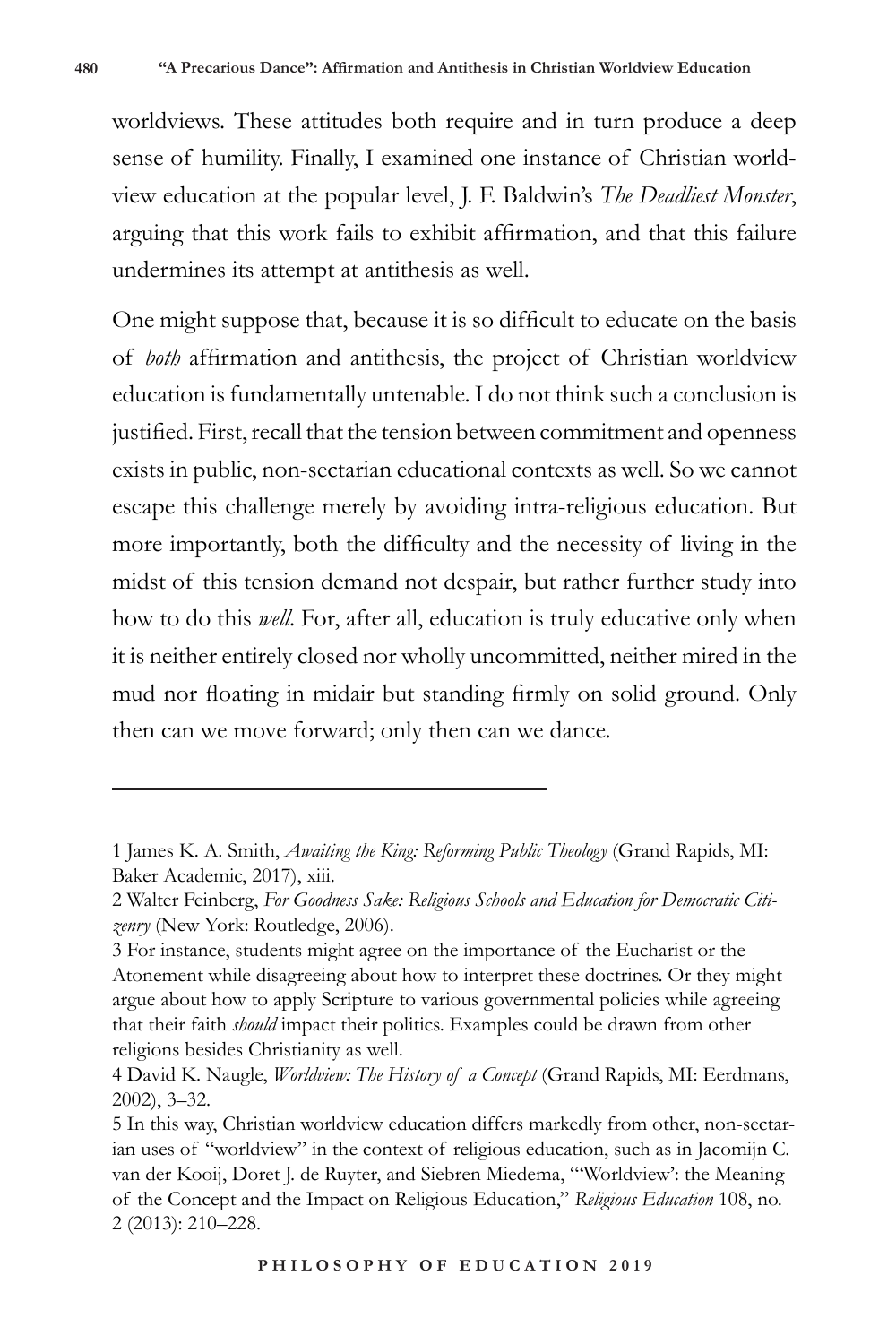6 These types of worldview analysis are modified from James W. Sire, *Naming the Elephant: Worldview as a Concept* (Downers Grove, IL: IVP Academic, 2014), 158–183. 7 Jeff Myers and David A. Noebel, *Understanding the Times: A Survey of Competing Worldviews* (Manitou Springs, CO: Summit Ministries, 2015).

8 Another example that is less reductive while still applying universal categories to all worldviews discussed is the list of "basic questions" in James W. Sire, *The Universe Next Door: A Basic Worldview Catalog*, 5th ed. (Downers Grove, IL: IVP Academic, 2009), 22–23.

9 For a critique of this "mere Christianity" approach in Christian worldview education, see Lori Kanitz, "Improving Christian Worldview Pedagogy: Going Beyond Mere Christianity," *Christian Higher Education* 4 (2005): 99–108.

10 See James K. A. Smith, *Desiring the Kingdom: Worship, Worldview, and Cultural Formation* (Grand Rapids, MI: Baker Academic, 2009); Sire, *Naming the Elephant*; and Katherine G. Schultz and James A. Swezey, "A Three-Dimensional Concept of Worldview," *Journal of Research on Christian Education* 22 (2013): 227–243.

11 James K. A. Smith is particularly helpful on this point. See especially *Desiring the Kingdom*, 223–225.

12 I cannot point to any particular Christian worldview educators who formulate their intentions in these terms. Rather, I offer an idealized account of what I infer to be their aspirations.

13 See David V. Urban's discussion of Roy M. Anker's analysis of the *Star Wars* films, "Balancing the Antithesis: An Enduring Pedagogical Value of Worldview," in *After Worldview: Christian Higher Education in Postmodern Worlds*, ed. J. Matthew Bonzo and Michael Stevens (Sioux Center, IA: Dordt College Press, 2009), 122.

14 Sire, *Naming the Elephant*, 174.

15 Ibid., 172.

16 Urban's discussion of his own use of antithesis in the classroom also provides several illuminating examples. "Balancing the Antithesis," 123–126.

17 James Davison Hunter, *To Change the World: The Irony, Tragedy, and Possibility of Christianity in the Late Modern World* (Oxford: Oxford University Press, 2010), 231.

18 Ibid., 232.

19 Ibid., 234.

20 Ibid., 235.

21 In Hunter's words, affirmation and antithesis are two movements in a single dialectic. See ibid., 231–236.

22 Ibid., 332n7.

23 Again, the exchange between Urban and Anker in *After Worldviews* provides a brief but intriguing window into this dynamic.

24 J. F. Baldwin, *The Deadliest Monster: An Introduction to Worldviews* (New Braunfels: Fishermen Press, 1998).

25 Baldwin, *The Deadliest Monster*, 20. Baldwin uses "man" rather than "humans" or "humanity," and I have preserved this usage in my discussion.

26 Ibid., 65.

27 Ibid.*,* 22.

28 Ibid., 23.